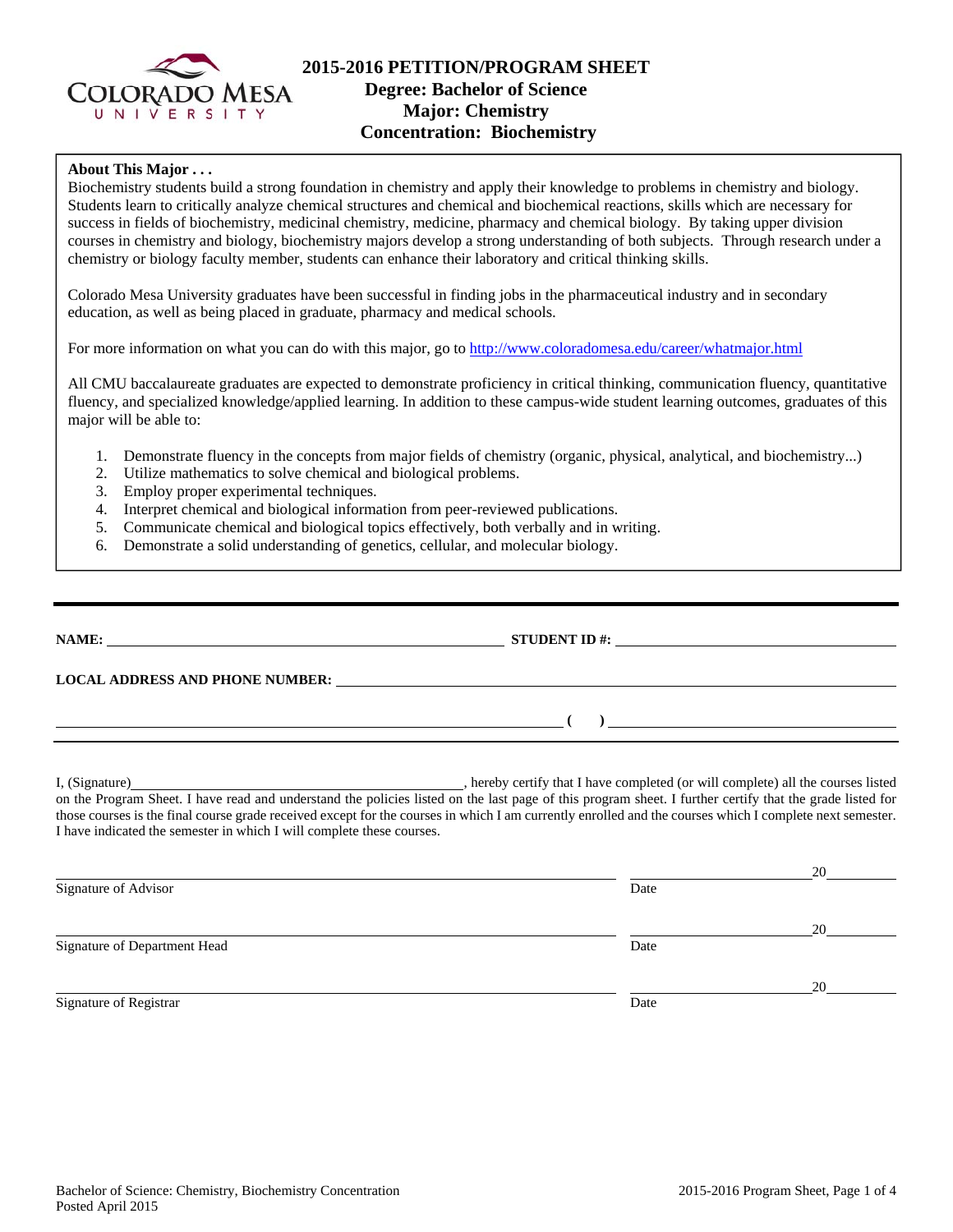### **DEGREE REQUIREMENTS:**

- 120 semester hours total (Students must complete a minimum of 30 of the last 60 hours of credit at CMU, with at least 15 semester hours in major discipline courses numbered 300 or higher).
- 40 upper division credits (A minimum of 15 taken at the 300-400 course levels within the major at CMU).
- 2.00 cumulative GPA or higher in all CMU coursework.
- A "C" or higher is required in all major and foundation courses.
- Pre-collegiate courses (usually numbered below 100) cannot be used for graduation.
- A student must follow the CMU graduation requirements either from 1) the program sheet for the major in effect at the time the student officially declares a major; or 2) a program sheet for the major approved for a year subsequent to the year during which the student officially declares the major and is approved for the student by the department head. Because a program may have requirements specific to the degree, the student should check with the faculty advisor for additional criteria. It is the student's responsibility to be aware of, and follow, all requirements for the degree being pursued. Any exceptions or substitutions must be approved by the student's faculty advisor and Department Head.
- When filling out the program sheet a course can be used only once.
- Essential Learning Capstone should be completed between 45 and 75 hours.
- See the "Undergraduate Graduation Requirements" in the catalog for additional graduation information.

**ESSENTIAL LEARNING REQUIREMENTS** (31 semester hours) See the current catalog for a list of courses that fulfill the requirements below. If a course is an Essential Learning option and a requirement for your major, you must use it to fulfill the major requirement and make a different selection for the Essential Learning requirement.

| Course No Title                                                             |  | Sem.hrs Grade Term/Trns |
|-----------------------------------------------------------------------------|--|-------------------------|
| <b>English</b> (6 semester hours, must receive a grade of "C" or better and |  |                         |

| must be completed by the time the student has 60 semester hours.) |  |
|-------------------------------------------------------------------|--|
| <b>ENGL 111 English Composition</b>                               |  |
| <b>ENGL 112 English Composition</b>                               |  |

**Math** MATH 1XX **or higher** (3 semester hours, must receive a grade of "C" or better and must be completed by the time the student has 60 semester hours.)

MATH 151 Calculus I  $5^*$ \*3 credits apply to the Essential Learning requirements and 2 credits apply to foundation credit

\_\_\_\_\_\_ \_\_\_\_ \_\_\_\_\_\_\_\_\_\_\_\_\_\_\_\_\_\_\_\_\_\_\_\_ \_\_\_\_ \_\_\_\_\_ \_\_\_\_\_\_\_\_

\_\_\_\_\_\_ \_\_\_\_ \_\_\_\_\_\_\_\_\_\_\_\_\_\_\_\_\_\_\_\_\_\_\_\_ \_\_\_\_ \_\_\_\_\_ \_\_\_\_\_\_\_\_ \_\_\_\_\_\_ \_\_\_\_ \_\_\_\_\_\_\_\_\_\_\_\_\_\_\_\_\_\_\_\_\_\_\_\_ \_\_\_\_ \_\_\_\_\_ \_\_\_\_\_\_\_\_

\_\_\_\_\_\_ \_\_\_\_ \_\_\_\_\_\_\_\_\_\_\_\_\_\_\_\_\_\_\_\_\_\_\_\_ \_\_\_\_ \_\_\_\_\_ \_\_\_\_\_\_\_\_

\_\_\_\_\_\_ \_\_\_\_ \_\_\_\_\_\_\_\_\_\_\_\_\_\_\_\_\_\_\_\_\_\_\_\_ \_\_\_\_ \_\_\_\_\_ \_\_\_\_\_\_\_\_

**Humanities** (3 semester hours)

**Social and Behavioral Sciences** (6 semester hours)

**Natural Sciences** (7 semester hours, one course must include a lab) – \_\_\_\_\_\_ \_\_\_\_ \_\_\_\_\_\_\_\_\_\_\_\_\_\_\_\_\_\_\_\_\_\_\_\_ \_\_\_\_ \_\_\_\_\_ \_\_\_\_\_\_\_\_

 $\frac{1}{2}$   $\frac{1}{2}$   $\frac{1}{2}$   $\frac{1}{2}$   $\frac{1}{2}$   $\frac{1}{2}$   $\frac{1}{2}$   $\frac{1}{2}$   $\frac{1}{2}$   $\frac{1}{2}$   $\frac{1}{2}$   $\frac{1}{2}$   $\frac{1}{2}$   $\frac{1}{2}$   $\frac{1}{2}$   $\frac{1}{2}$   $\frac{1}{2}$   $\frac{1}{2}$   $\frac{1}{2}$   $\frac{1}{2}$   $\frac{1}{2}$   $\frac{1}{2}$ 

**History** (3 semester hours)  $HIST$  \_\_\_\_\_ \_\_\_

**Fine Arts** (3 semester hours)

Course No Title Sem.hrs Grade Term/Trns

#### **WELLNESS REQUIREMENT** (2 semester hours)

|                     | WELLNESS REQUIREMENT (2 semester hours)                   |    |  |
|---------------------|-----------------------------------------------------------|----|--|
|                     | KINE 100 Health and Wellness                              |    |  |
|                     | KINA 1 $\qquad$                                           |    |  |
|                     |                                                           |    |  |
|                     | <b>ESSENTIAL LEARNING CAPSTONE</b> (4 semester hours)     |    |  |
|                     | <b>ESSL 290 Maverick Milestone</b>                        |    |  |
|                     | (see English $\&$ math pre-reqs) 3                        |    |  |
|                     | ESSL 200 Essential Speech (co-requisite) 1                |    |  |
|                     |                                                           |    |  |
|                     | FOUNDATION COURSES (21 semester hours) A "C" or higher is |    |  |
|                     | required in all foundation courses.                       |    |  |
|                     |                                                           |    |  |
|                     | BIOL 105 Attributes of Living Systems                     | -3 |  |
|                     | BIOL 105L Attributes of Living Systems Lab 1              |    |  |
| MATH 151 Calculus I |                                                           | 2  |  |
|                     | MATH 152 Calculus II                                      | 5  |  |
|                     | PHYS 131 Fundamental Mechanics                            |    |  |
| <b>OR</b>           |                                                           | 4  |  |
|                     | PHYS 111 General Physics                                  |    |  |
|                     | PHYS 131L Fundamental Mechanics Laboratory                |    |  |
| <b>OR</b>           |                                                           |    |  |

| PHYS 111L General Physics Laboratory           |  |  |
|------------------------------------------------|--|--|
| PHYS 132 Electromagnetism & Optics             |  |  |
| OR                                             |  |  |
| PHYS 112 General Physics                       |  |  |
| PHYS 132L Electromagnetism & Optics Laboratory |  |  |
| OR                                             |  |  |

PHYS 112L General Physics Laboratory

### **CHEMISTRY MAJOR, BIOCHEMISTRY CONCENTRATION**

**REQUIREMENTS** (54 semester hours)

A "C" or higher is required in all foundation courses.

#### **Chemistry Core Courses** (27 semester hours**)**

| <b>CHEM 131</b> | General Chemistry                                             |   |  |
|-----------------|---------------------------------------------------------------|---|--|
| CHEM 131L       | General Chemistry Lab                                         |   |  |
| <b>CHEM 132</b> | General Chemistry                                             |   |  |
| CHEM 132L       | General Chemistry Lab                                         |   |  |
| <b>CHEM 301</b> | <b>Analytical Chemistry</b>                                   |   |  |
| CHEM 301L       | <b>Analytical Chemistry Lab</b>                               |   |  |
| <b>CHEM 311</b> | Organic Chemistry                                             |   |  |
| CHEM 311L       | Organic Chemistry Lab                                         |   |  |
| <b>CHEM 312</b> | Organic Chemistry                                             |   |  |
| CHEM 312L       | Organic Chemistry Lab                                         |   |  |
| <b>CHEM 341</b> | <b>Advanced Laboratory I</b>                                  | 2 |  |
| <b>CHEM 442</b> | Communication in Chemistry                                    |   |  |
|                 | <b>Riochamistry Concentration Courses (20 semester bours)</b> |   |  |

#### **Biochemistry Concentration Courses** (20 semester hours)

|                  | CHEM 315 Biochemistry I        |               |  |
|------------------|--------------------------------|---------------|--|
|                  | CHEM 315L Biochemistry I Lab   |               |  |
| <b>CHEM 316</b>  | Biochemistry II                |               |  |
| <b>CHEM 321</b>  | Physical Chemistry I           |               |  |
| <b>BIOL 301</b>  | Principles of Genetics         |               |  |
| <b>BIOL 301L</b> | Principles of Genetics Lab     |               |  |
| <b>BIOL 302</b>  | Cellular Biology               |               |  |
| <b>BIOL 371L</b> | Lab Investigations in Cell Bio | $\mathcal{R}$ |  |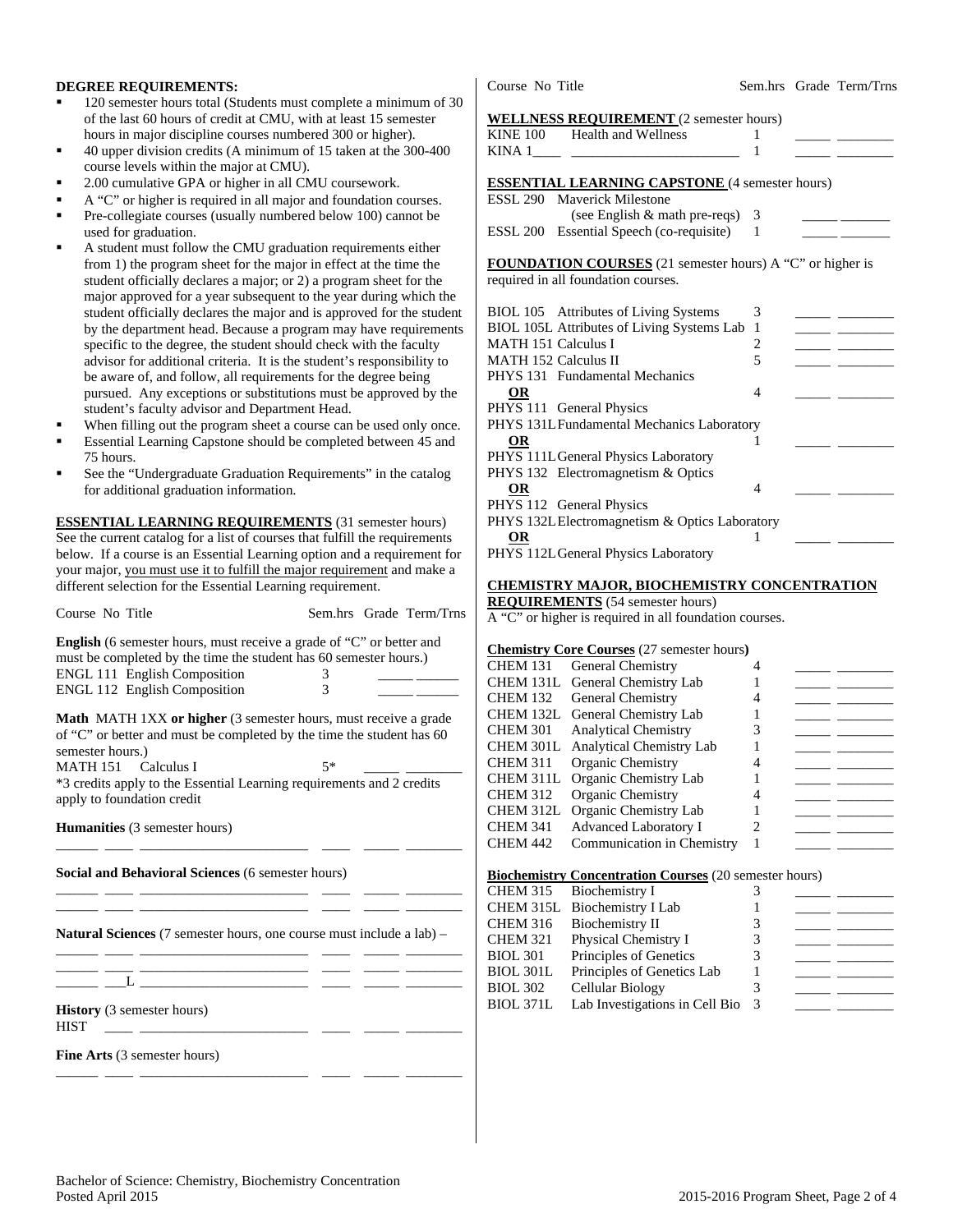**Restricted Electives** (7 semester hours) Courses are to be chosen from the list on pg 3, no more than 4 semester hours can come from CHEM 397, CHEM 487, CHEM 497, BIOL 387, or BIOL 487):

**Electives** (All college level courses appearing on your final transcript, **not listed above** that will bring your total semester hours to 120 hours.) (8 semester hours)<br>Course, No Title Sem hrs Grade Term/Trns

| Course No Title |  |  | Sem.hrs Grade Term/Trns | Course two little |  |  |
|-----------------|--|--|-------------------------|-------------------|--|--|
|                 |  |  |                         |                   |  |  |
|                 |  |  |                         |                   |  |  |
|                 |  |  |                         |                   |  |  |
|                 |  |  |                         |                   |  |  |
|                 |  |  |                         |                   |  |  |
|                 |  |  |                         |                   |  |  |

#### **RESTRICTED ELECTIVES:**

- CHEM 322 Physical Chemistry II (3) CHEM 351 Inorganic Chemistry I (3) CHEM 352 Inorganic Chemistry II (3) CHEM 396 Topics (1-3) CHEM 397 Structured Research (1-3) CHEM 421 Advanced Organic Chemistry I (3) CHEM 422 Advanced Organic Chemistry II (3) CHEM 431/431L Instrumental Analysis and Lab (3) / (1) CHEM 487 Formal Research (1-3) CHEM 494 Seminar (1) CHEM 496 Topics (3) CHEM 497 Structured Research (1-3)
- BIOL 310/310L Developmental Biology (3)/(2) BIOL 341/341L General Physiology and Lab (3)/(1) BIOL 343 Immunology (3) BIOL 350/350L Microbiology and Lab (3)/(1) BIOL 387 Structured Research (1-3) BIOL 403 Evolution (3) BIOL 425 Molecular Genetics (3) BIOL 441 Endocrinology (3) BIOL 442 Pharmacology (3) BIOL 487 Advanced Research (1-3)